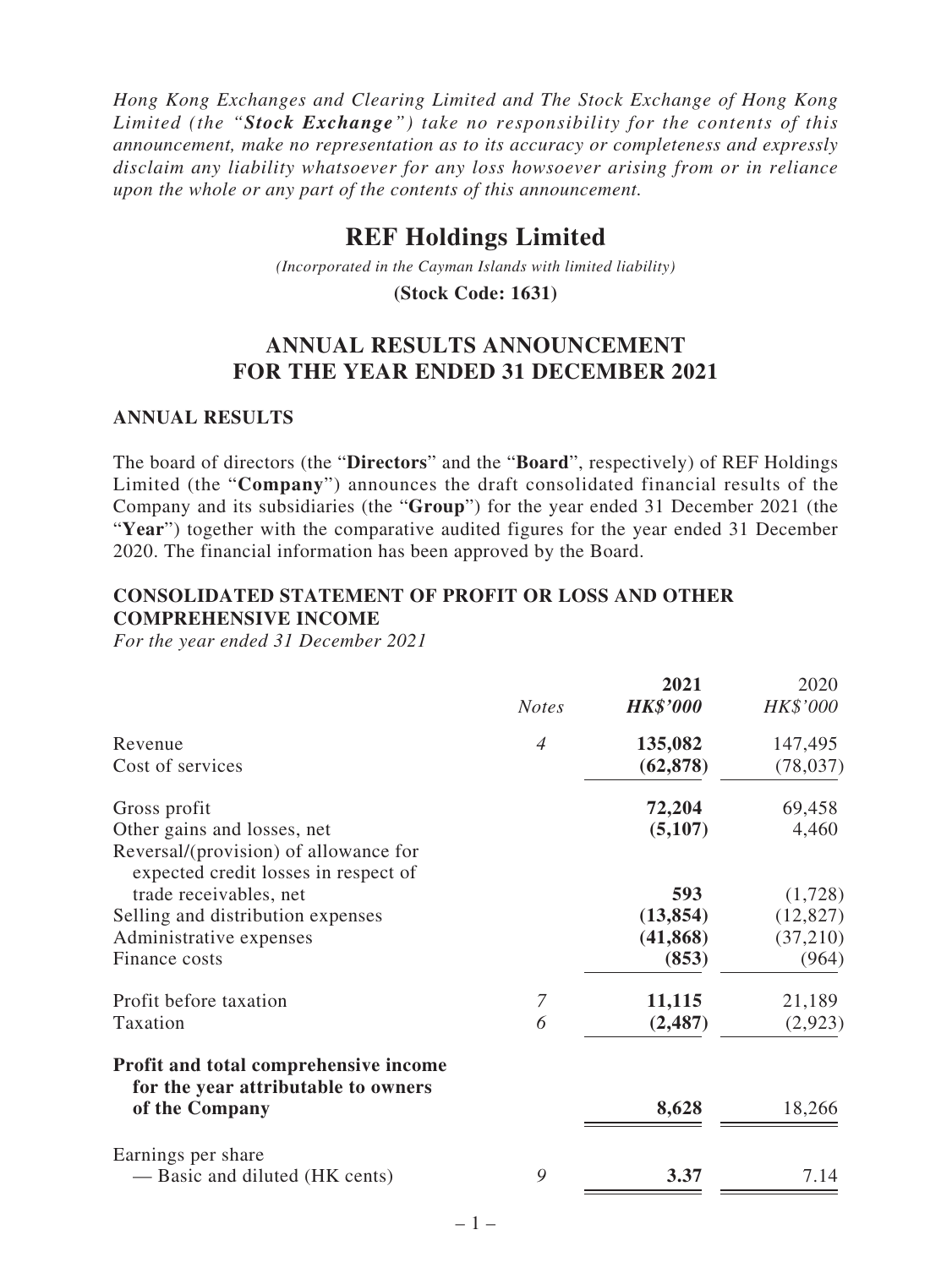#### **CONSOLIDATED STATEMENT OF FINANCIAL POSITION**

*As at 31 December 2021*

|                                              | <b>Notes</b> | 2021<br><b>HK\$'000</b> | 2020<br>HK\$'000 |
|----------------------------------------------|--------------|-------------------------|------------------|
| <b>Assets</b>                                |              |                         |                  |
| <b>Non-current assets</b>                    |              |                         |                  |
| Plant and equipment                          |              | 12,087                  | 5,282            |
| Right-of-use assets                          |              | 39,924                  | 9,567            |
| Goodwill                                     |              | 1,982                   | 1,982            |
| Deposits                                     |              | 6,616                   |                  |
| Deferred tax assets                          |              |                         | 939              |
|                                              |              | 60,609                  | 17,770           |
| <b>Current assets</b>                        |              |                         |                  |
| Trade receivables                            | 10           | 14,440                  | 20,940           |
| Prepayments, deposits and other receivables  |              | 2,677                   | 8,499            |
| Other current assets                         |              | 1,597                   | 965              |
| Tax recoverable                              |              | 2,059                   | 3,137            |
| Financial assets at fair value through       |              |                         |                  |
| profit or loss                               |              | 1,426                   | 22,733           |
| Bank balances and cash                       |              | 127,565                 | 186,487          |
|                                              |              | 149,764                 | 242,761          |
| <b>Current liabilities</b>                   |              |                         |                  |
| Trade payables                               | 11           | 2,602                   | 3,837            |
| Accruals and other payables                  |              | 8,344                   | 11,450           |
| Lease liabilities                            |              | 18,513                  | 9,301            |
| <b>Contract liabilities</b>                  |              | 16,421                  | 27,137           |
|                                              |              | 45,880                  | 51,725           |
| <b>Net current assets</b>                    |              | 103,884                 | 191,036          |
| <b>Total assets less current liabilities</b> |              | 164,493                 | 208,806          |
| <b>Non-current liabilities</b>               |              |                         |                  |
| Lease liabilities                            |              | 23,131                  | 1,173            |
| Accruals and other payables                  |              | 1,858                   |                  |
| Deferred tax liabilities                     |              | 43                      |                  |
|                                              |              | 25,032                  | 1,173            |
| <b>Net assets</b>                            |              | 139,461                 | 207,633          |
| <b>Capital and reserves</b>                  |              |                         |                  |
| Share capital                                |              | 2,560                   | 2,560            |
| Reserves                                     |              | 136,901                 | 205,073          |
| Total equity attributable to owners          |              |                         |                  |
| of the Company                               |              | 139,461                 | 207,633          |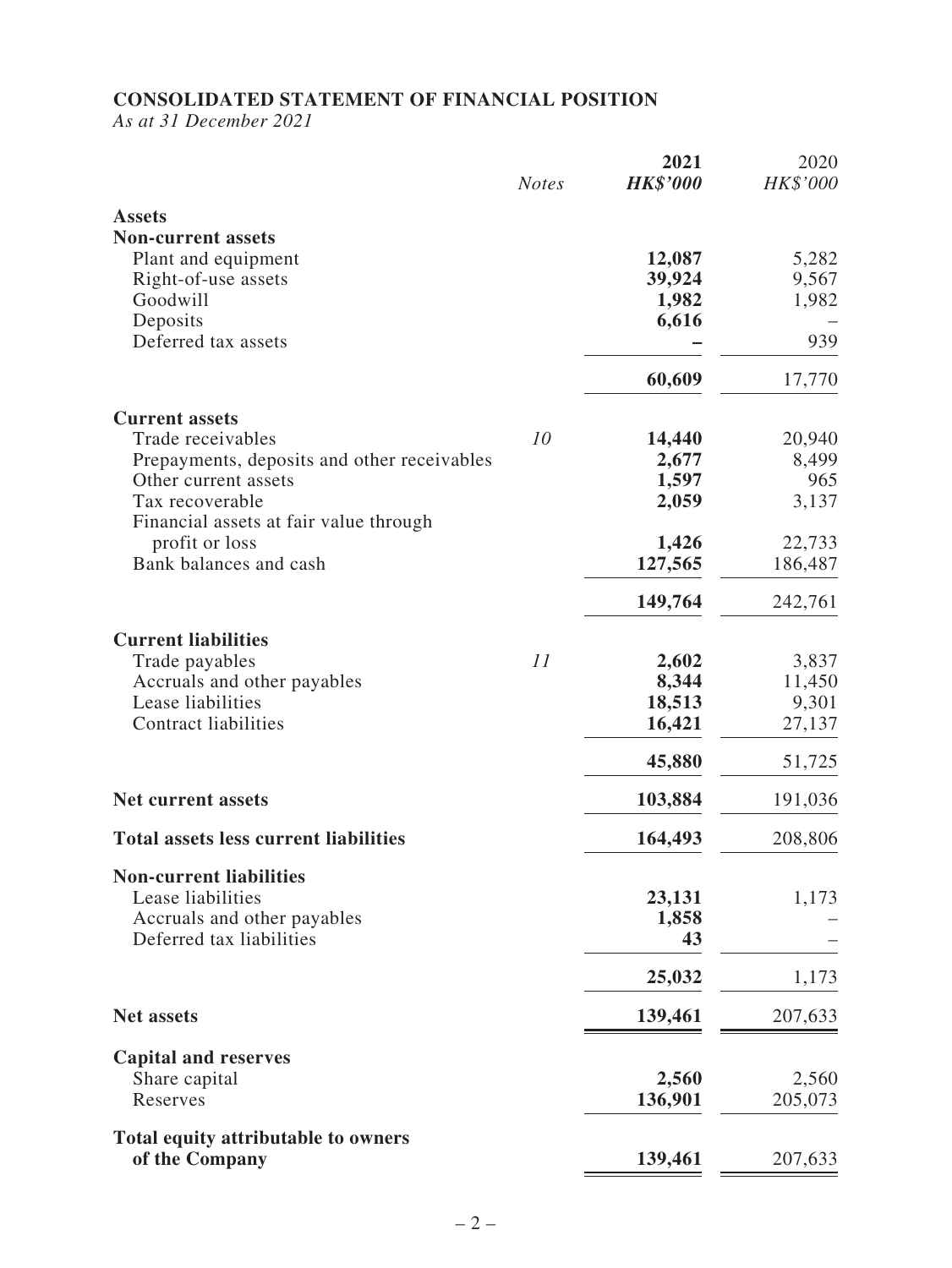#### **NOTES TO THE CONSOLIDATED FINANCIAL STATEMENTS**

*For the year ended 31 December 2021*

#### **1. GENERAL INFORMATION**

The Company was incorporated in the Cayman Islands on 5 February 2014 as an exempted company with limited liability under the Companies Law (2011 Revision) (as consolidated and revised) of the Cayman Islands. Its immediate holding company is Jumbo Ace Enterprises Limited, a company incorporated in the British Virgin Islands (the "**BVI**") and its ultimate holding company is Rising Luck Management Limited, a company incorporated in the BVI. Its ultimate controlling party is Mr. Lau Man Tak ("**Mr. Lau**"), who is also the chairman and non-executive director of the Company. The Company has been registered as a non-Hong Kong company under Part 16 of the Hong Kong Companies Ordinance (Cap. 622) since 12 March 2014. The Company's issued shares are listed on the Main Board of the Stock Exchange of Hong Kong Limited (the "**Stock Exchange**").

The address of the Company's registered office is Windward 3, Regatta Office Park, PO Box 1350, Grand Cayman KY1-1108, Cayman Islands and the address of its headquarters, head office and principal place of business in Hong Kong has been changed to Units 5906–5912, 59th Floor, The Center, 99 Queen's Road Central, Hong Kong with effect from 17 May 2021.

The Company is an investment holding company and its subsidiaries are principally engaged in the provision of financial printing services and investment holdings. The consolidated financial statements are presented in Hong Kong dollars ("**HK\$**") which is also the functional currency of the Company. All values are rounded to the nearest thousand ("**HK\$'000**") except otherwise indicated.

#### **2. APPLICATION OF AMENDMENTS TO HONG KONG FINANCIAL REPORTING STANDARDS ("HKFRSs")**

#### **Amendments to HKFRSs that are mandatorily effective for the current year**

In the current year, the Group has applied the following amendments to HKFRSs issued by the Hong Kong Institute of Certified Public Accountants ("**HKICPA**") for the first time, which are mandatorily effective for the annual periods beginning on or after 1 January 2021 for the preparation of the consolidated financial statements:

Amendment to HKFRS 16 Covid-19-Related Rent Concessions Amendments to HKFRS 9, HKAS 39, HKFRS 7, HKFRS 4 and HKFRS 16

Interest Rate Benchmark Reform — Phase 2

In addition, the Group has early applied the Amendment to HKFRS 16 Covid-19-Related Rent Concessions beyond 30 June 2021.

Except as described below, the application of the amendments to HKFRSs in the current year has had no material impact on the Group's financial positions and performance for the current and prior years and/or on the disclosures set out in these consolidated financial statements.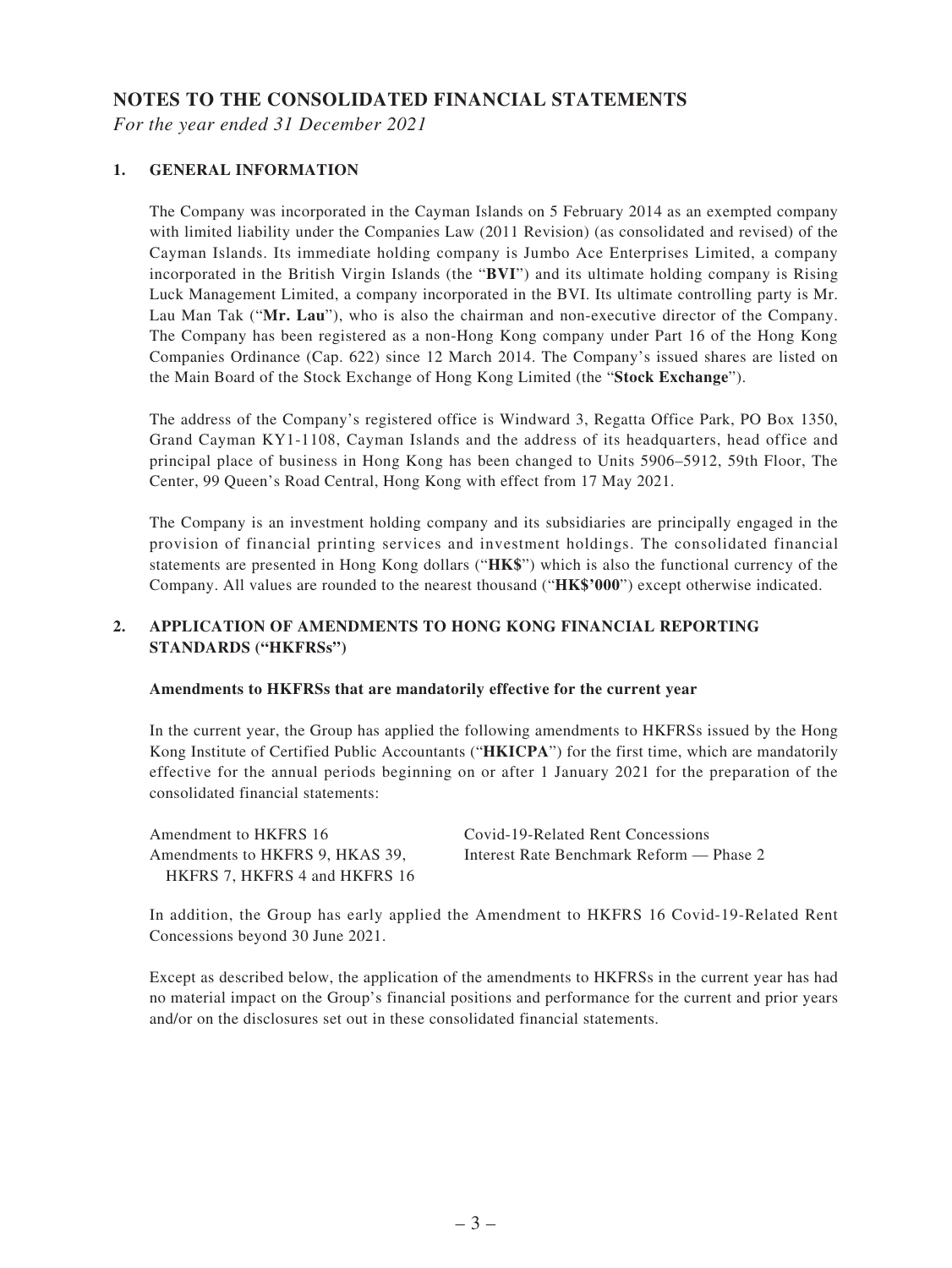#### **Impacts on application of Amendment to HKFRS 16 Covid-19-Related Rent Concessions and early application of Amendment to HKFRS 16 Covid-19-Related Rent Concessions beyond 30 June 2021**

The Group has applied the Amendment to HKFRS 16 Covid-19-Related Rent Concessions for the first time and early applied the Amendment to HKFRS 16 Covid-19-Related Rent Concessions beyond 30 June 2021 in the current year retrospectively. The amendments introduce a new practical expedient for lessees to elect not to assess whether a Covid-19-related rent concession is a lease modification. The practical expedient only applies to rent concessions that occurred as a direct consequence of the Covid-19 pandemic that meets all of the following conditions:

- the change in lease payments results in revised consideration for the lease that is substantially the same as, or less than, the consideration for the lease immediately preceding the change;
- any reduction in lease payments affects only payments originally due on or before 30 June 2022; and
- there is no substantive change to other terms and conditions of the lease.

A lessee applying the practical expedient accounts for changes in lease payments resulting from rent concessions the same way it would account for the changes applying HKFRS 16 Leases if the changes were not a lease modification. Forgiveness or waiver of lease payments are accounted for as variable lease payments. The related lease liabilities are adjusted to reflect the amounts forgiven or waived with a corresponding adjustment recognised in the profit or loss in the period in which the event occurs.

The application of these amendments has had no material impact on the Group's financial positions and performance in the current and prior years.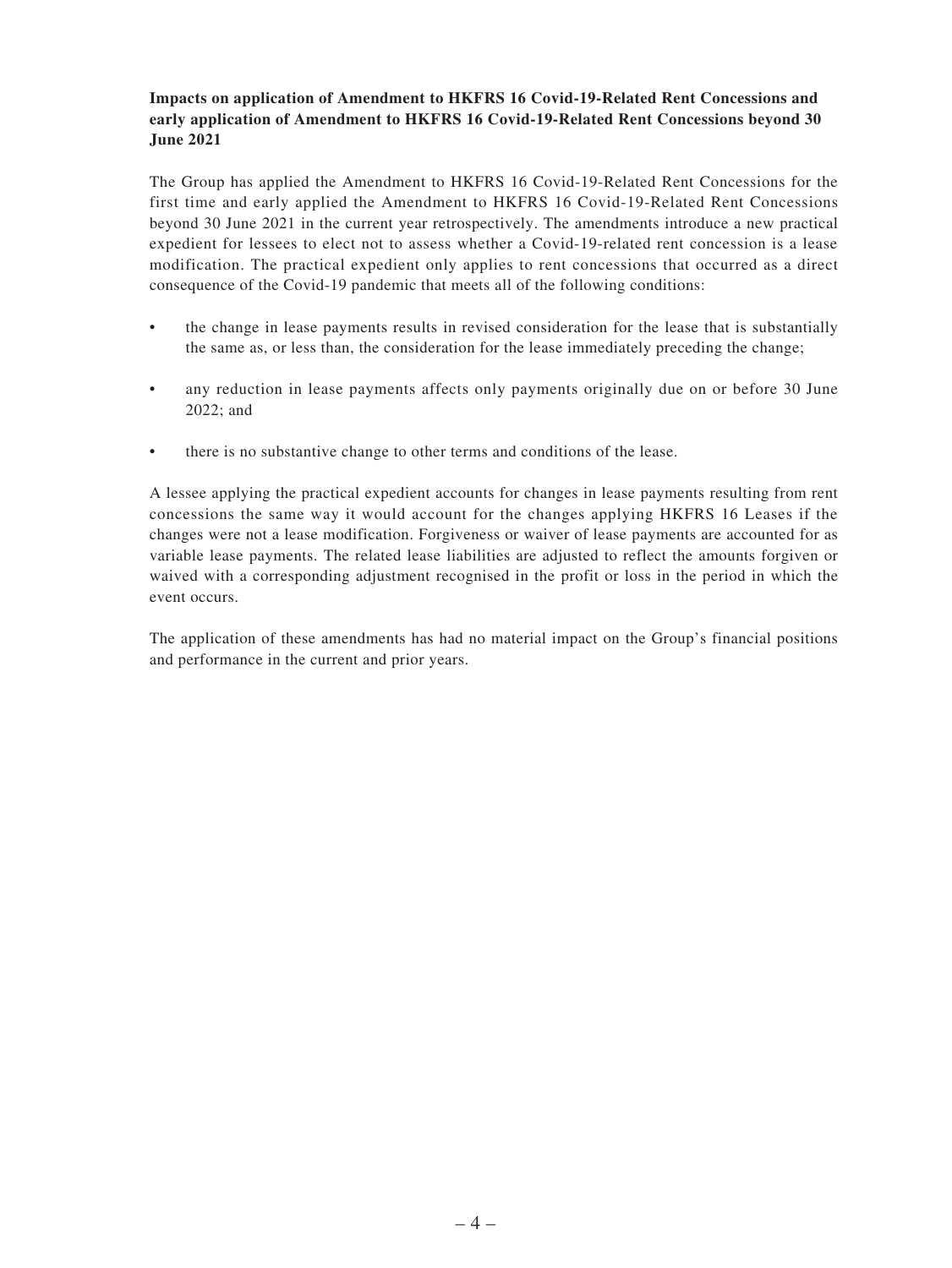#### **New and amendments to HKFRSs in issue but not yet effective**

The Group has not early applied the following new and amendments to HKFRSs that have been issued but are not yet effective:

| <b>HKFRS 17</b>                   | Insurance Contracts and the related Amendments <sup>2</sup>               |
|-----------------------------------|---------------------------------------------------------------------------|
| Amendments to HKFRS 3             | Reference to the Conceptual Framework <sup>1</sup>                        |
| Amendments to HKFRS 10 and        | Sales or Contribution of Assets between an Investor and                   |
| HKAS <sub>28</sub>                | its Associate or Joint Venture <sup>3</sup>                               |
| Amendments to HKAS 1              | Classification of Liabilities as Current or Non-current and related       |
|                                   | amendments to Hong Kong Interpretation $5 (2020)^2$                       |
| Amendments to HKAS 1 and          | Disclosure of Accounting Policies <sup>2</sup>                            |
| <b>HKFRS</b> Practice Statement 2 |                                                                           |
| Amendments to HKAS 8              | Definition of Accounting Estimates <sup>2</sup>                           |
| Amendments to HKAS 12             | Deferred Tax related to Assets and Liabilities arising                    |
|                                   | from a Single Transaction <sup>2</sup>                                    |
| Amendments to HKAS 16             | Property, Plant and Equipment — Proceeds before Intended Use <sup>1</sup> |
| Amendments to HKAS 37             | Onerous Contracts — Cost of Fulfilling a Contract <sup>1</sup>            |
| Amendments to HKFRSs              | Annual Improvements to HKFRSs Standard 2018-2020 <sup>1</sup>             |

<sup>1</sup> Effective for annual periods beginning on or after 1 January 2022.<br>Effective for annual periods beginning on or after 1 January 2023.

<sup>2</sup> Effective for annual periods beginning on or after 1 January 2023.

<sup>3</sup> Effective for annual periods beginning on or after a date to be determined.

The Directors anticipate that the application of the new and amendments to HKFRSs will have no material impact on the consolidated financial statements in the foreseeable future.

#### **3. SUMMARY OF SIGNIFICANT ACCOUNTING POLICIES**

#### **Statement of compliance**

The consolidated financial statements have been prepared in accordance with HKFRSs, which is a collective term that includes all applicable individual HKFRSs, Hong Kong Accounting Standards ("**HKASs**") and Interpretations issued by the HKICPA, and accounting principles generally accepted in Hong Kong. For the purpose of preparation of the consolidated financial statements, information is considered material if such information is reasonably expected to influence decisions made by primary users. In addition, the consolidated financial statements also comply with the applicable disclosure provisions of the Rules Governing the Listing of Securities on the Stock Exchange (the "**Listing Rules**") and the Hong Kong Companies Ordinance.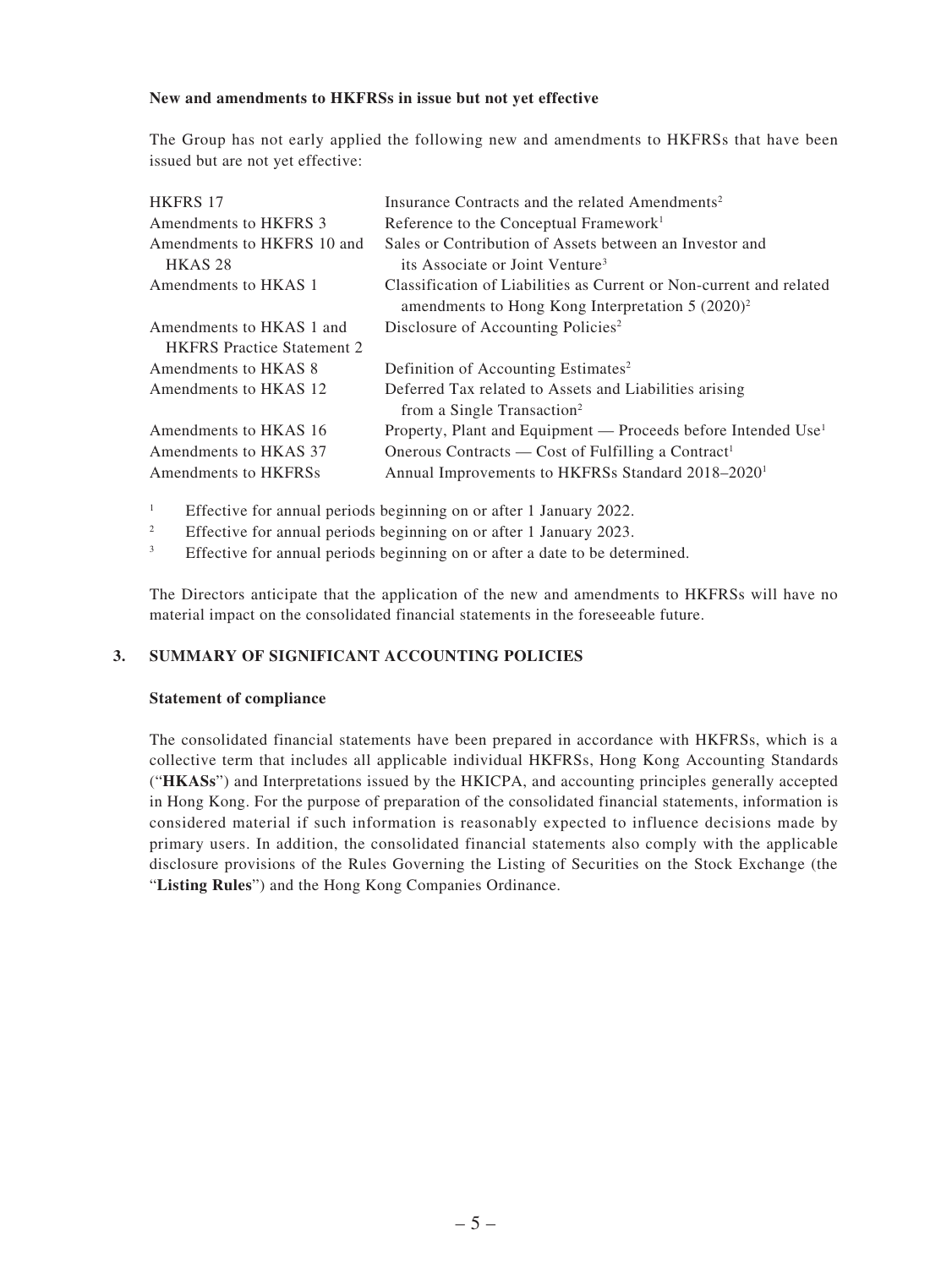#### **4. REVENUE**

|                                                            | 2021            | 2020     |
|------------------------------------------------------------|-----------------|----------|
|                                                            | <b>HK\$'000</b> | HK\$'000 |
| Financial printing services recognised at a point in time: |                 |          |
| Printing                                                   | 89,033          | 95,972   |
| Translation                                                | 35,794          | 39,293   |
| Media placement                                            | 10,255          | 12,230   |
|                                                            | 135,082         | 147,495  |

#### **5. SEGMENT INFORMATION**

During the years ended 31 December 2021 and 2020, the Group operated in one operating segment which was the provision of financial printing services. A single management team reports to the Directors (being the chief operating decision-maker) who comprehensively manage the entire business. Accordingly, the Group does not present separately segment information. In addition, all of the Group's revenue is generated in Hong Kong and all of the Group's assets and liabilities are located in Hong Kong. Accordingly, no business or geographical segment information is presented.

#### **Information about major customers**

No individual customer contributed over 10% of the total revenue of the Group during the years ended 31 December 2021 and 2020.

#### **6. TAXATION**

|                              | 2021<br><b>HK\$'000</b> | 2020<br>HK\$'000 |
|------------------------------|-------------------------|------------------|
| Current tax:                 |                         |                  |
| — Hong Kong                  | 1,630                   | 3,754            |
| Over provision in prior year |                         |                  |
| — Hong Kong                  | (125)                   | (20)             |
| Deferred tax:                |                         |                  |
| Current year                 | 982                     | (811)            |
|                              | 2,487                   | 2,923            |

Under the two-tiered profits tax rates regime of Hong Kong Profits Tax, the first HK\$2 million of profits of the qualifying group entity will be taxed at 8.25%, and profits above HK\$2 million will be taxed at 16.5%. The profits of group entities not qualifying for the two-tiered profits tax rates regime will continue to be taxed at a flat rate of 16.5%. Accordingly, the Hong Kong Profits Tax of the qualifying group entity is calculated at 8.25% on the first HK\$2 million of the estimated assessable profits and at 16.5% on the estimated assessable profits above HK\$2 million.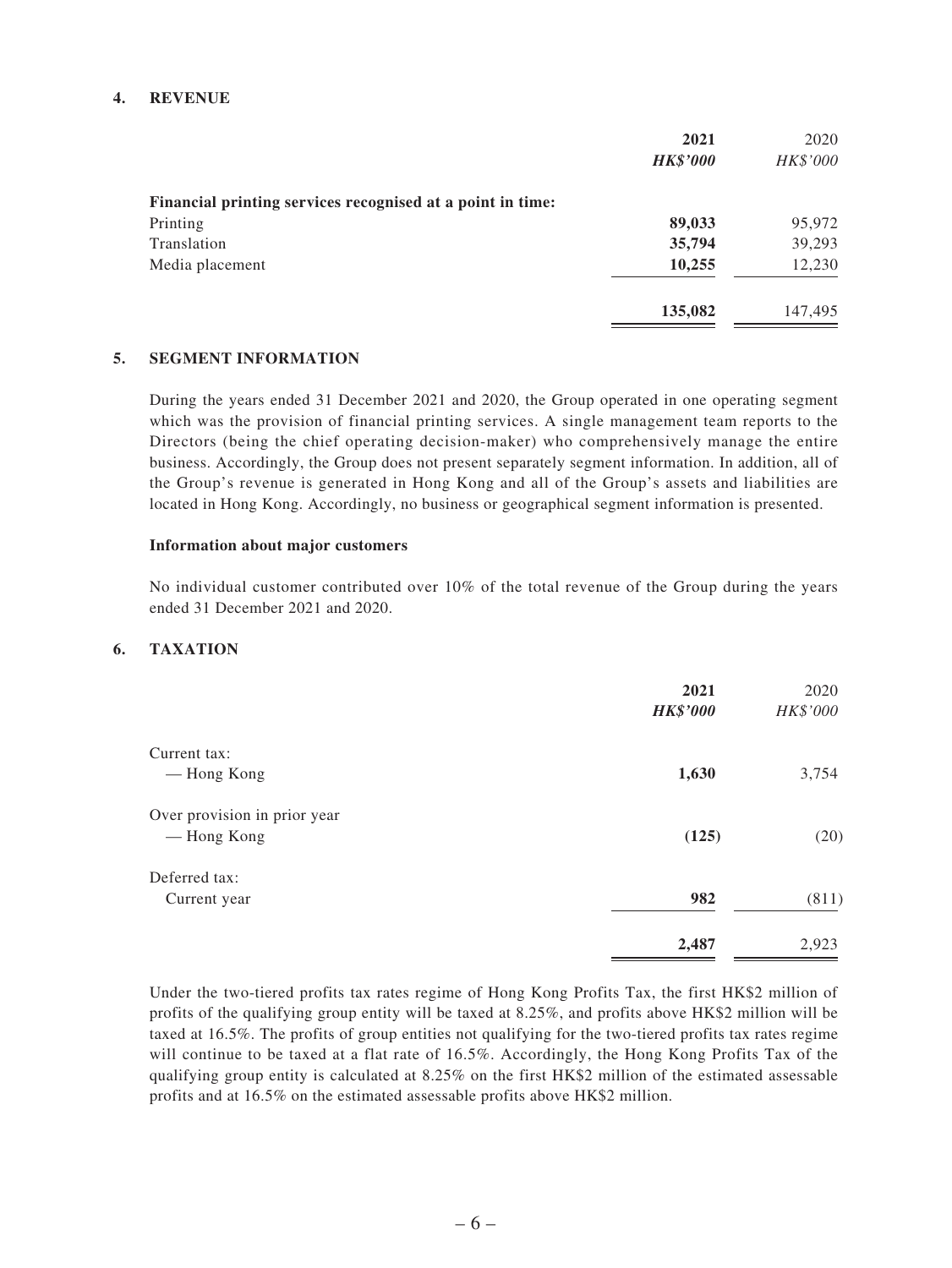#### **7. PROFIT BEFORE TAXATION**

|                                                            | 2021            | 2020     |
|------------------------------------------------------------|-----------------|----------|
|                                                            | <b>HK\$'000</b> | HK\$'000 |
| Profit before taxation has been arrived at after charging: |                 |          |
| Directors' emoluments                                      | 2,185           | 2,505    |
| Other staff costs:                                         |                 |          |
| - Salaries, bonuses and other benefits                     | 49,617          | 50,468   |
| - Retirement scheme contributions                          | 1,806           | 1,685    |
| Total employee benefit expense                             | 51,423          | 52,153   |
| Auditors' remuneration                                     |                 |          |
| - Audit services                                           | 688             | 780      |
| - Non-audit services                                       | 37              | 37       |
| Depreciation of plant and equipment                        | 3,606           | 3,635    |
| Depreciation of right-of-use assets                        | 18,552          | 17,992   |
| Expenses related to short-term lease                       | 1,635           |          |
| Impairment loss recognised in respect of goodwill          |                 | 426      |
| Bad debt written off                                       | 711             | 98       |
| <b>DIVIDENDS</b>                                           |                 |          |
|                                                            | 2021            | 2020     |
|                                                            | <b>HK\$'000</b> | HK\$'000 |
| Dividends for ordinary shareholders of the Company         |                 |          |
| recognised as distribution during the year:                |                 |          |
| 2021 Interim — HK\$Nil (2020: 2020 interim dividend of     |                 | 51,200   |
| HK20 cents) per share                                      |                 |          |
| 2020 Final — HK30 cents (2020: 2019 final dividend of      |                 |          |
| HK\$Nil) per share                                         | 76,800          |          |
|                                                            | 76,800          | 51,200   |

On 4 March 2022, the Board recommended the payment of a final dividend in respect of the year ended 31 December 2021 of HK20 cents per share (2020: final dividend in respect of the year ended 31 December 2020 of HK30 cents per share), amounting to HK\$51,200,000 (2020: HK\$76,800,000). The proposed final dividend will be submitted for consideration at the annual general meeting to be held on 27 April 2022.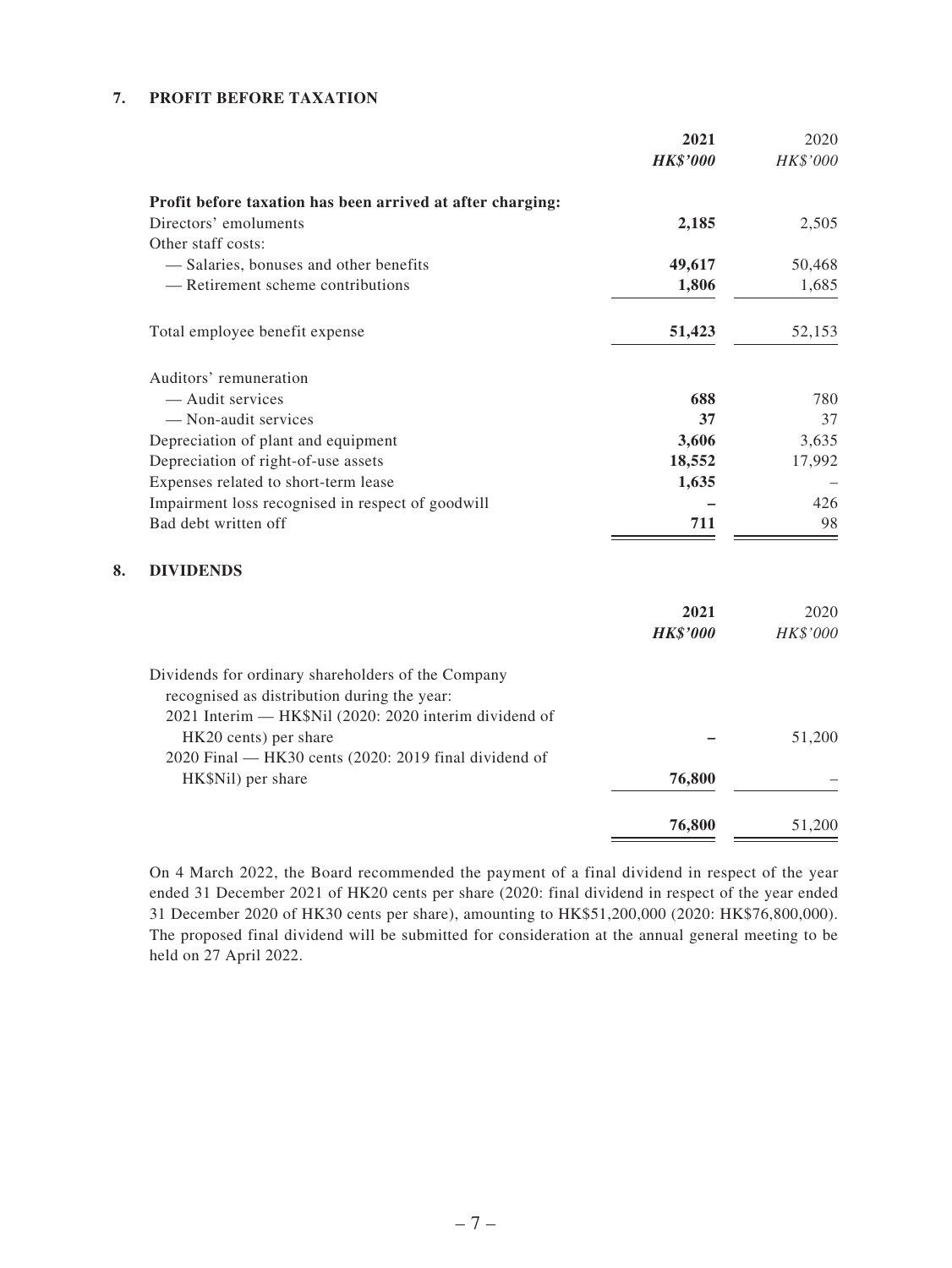#### **9. EARNINGS PER SHARE**

The calculation of the basic earnings per share attributable to owners of the Company is based on the following data:

| 18,266                           |
|----------------------------------|
| 000'                             |
|                                  |
|                                  |
| 256,000                          |
| 7.14                             |
| 8,628<br>2000<br>256,000<br>3.37 |

*Note:*

The calculation of basic earnings per share for the years ended 31 December 2021 and 2020 is based on the profit attributable to owners of the Company for the years and the weighted average number of shares for the relevant period.

Diluted earnings per share is the same as the basic earnings per share for the years ended 31 December 2021 and 2020 as there were no potential dilutive ordinary shares in issue.

#### **10. TRADE RECEIVABLES**

|                                                                 | 2021<br><b>HK\$'000</b> | 2020<br>HK\$'000  |
|-----------------------------------------------------------------|-------------------------|-------------------|
| Trade receivables<br>Less: Allowance for expected credit losses | 15,856<br>(1, 416)      | 22,949<br>(2,009) |
|                                                                 | 14,440                  | 20,940            |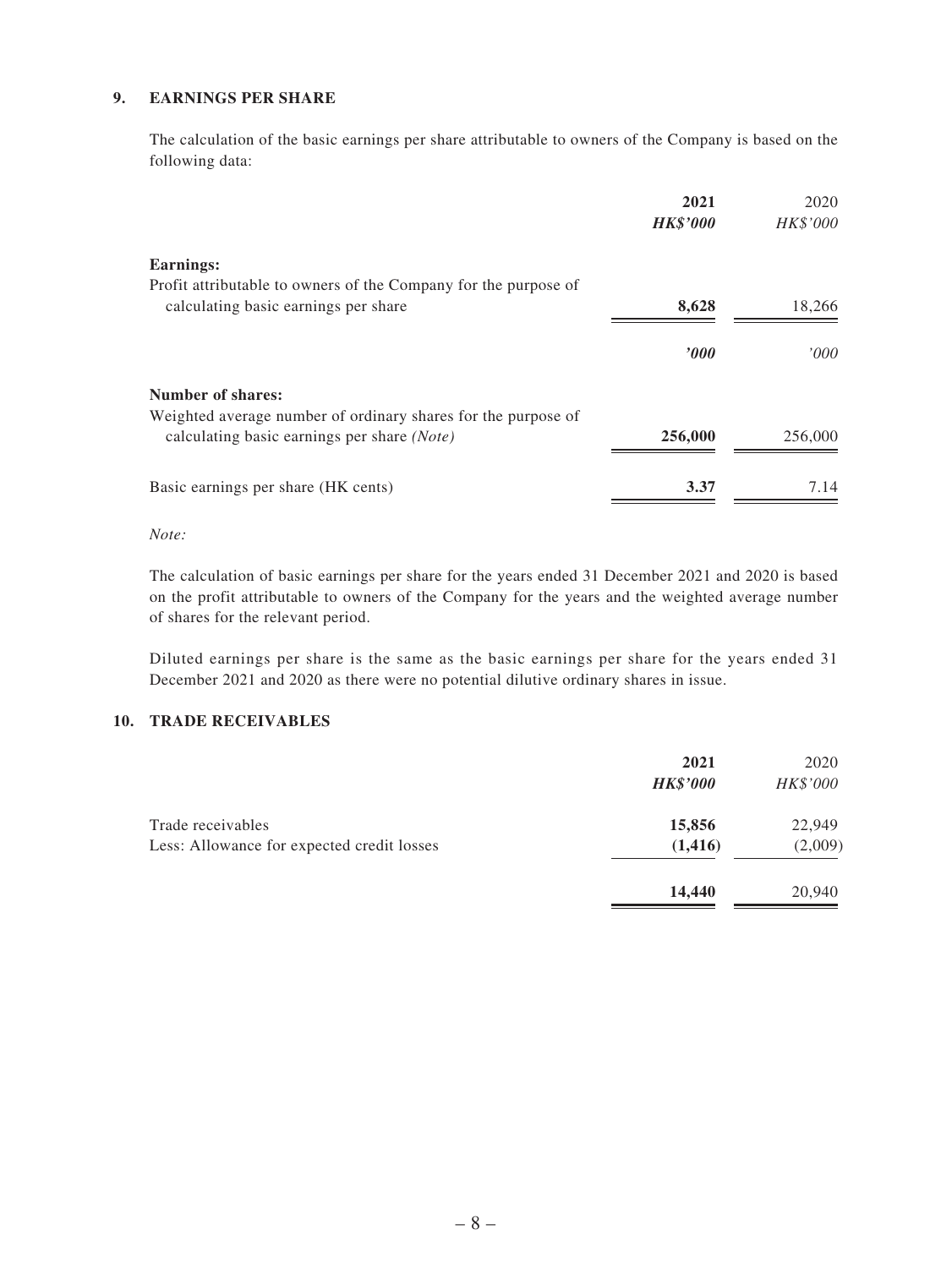The following is an aged analysis of trade receivables, presented based on the invoice dates at the end of the reporting period:

| 2021            | 2020     |
|-----------------|----------|
| <b>HK\$'000</b> | HK\$'000 |
| 6,811           | 12,085   |
| 5,259           | 2,740    |
| 536             | 990      |
| 2,038           | 3,160    |
| 1,212           | 3,974    |
| 15,856          | 22,949   |
|                 |          |

The Group generally allows a credit period of 30 days to its customers.

The Group does not hold any collateral over the balances.

#### **11. TRADE PAYABLES**

|                | 2021<br><b>HK\$'000</b> | 2020<br>HK\$'000 |
|----------------|-------------------------|------------------|
| Trade payables | 2,602                   | 3,837            |

The credit period from suppliers is up to 60 days. The following is an aged analysis of trade payables, presented based on the invoice dates at the end of the reporting period:

| 2021            | 2020     |
|-----------------|----------|
| <b>HK\$'000</b> | HK\$'000 |
| 2,524           | 3,601    |
| 70              | -        |
| 8               |          |
|                 | 236      |
| 2,602           | 3,837    |
|                 |          |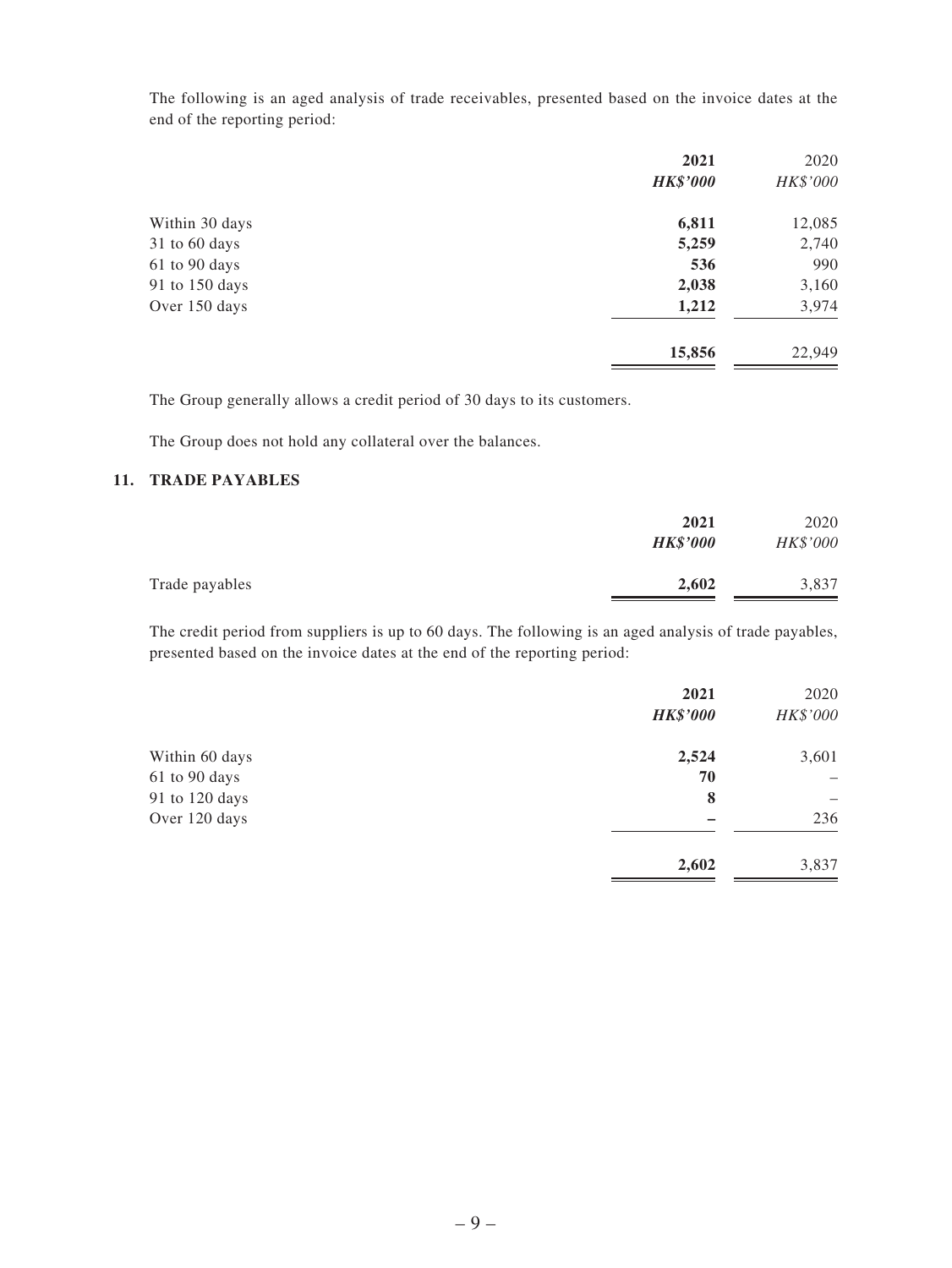## **MANAGEMENT DISCUSSION AND ANALYSIS**

### **Review**

The global economies staged strong recoveries as a result of the extraordinary monetary and fiscal policies launched under the continuous Covid-19 pandemic during the Year, however, the Hong Kong stock market was still under pressure and the Hong Kong initial public offering (the "**IPO**") activities turned extremely quiet in the second half of 2021. Nevertheless the Group's dedicated staff has spent relentless effort to ensure its best-in-class one-stop financial printing services uninterrupted, as well as to keep its customers and business partners safe under the pandemic.

For the Year, the Group's revenue decreased by approximately 8.4% as compared to that of the year ended 31 December 2020 (the "**Prior Year**"). The profit attributable to owners of the Company for the Year was approximately HK\$8.6 million (2020: approximately HK\$18.3 million), representing a decrease of about 53.0% as compared to that of the Prior Year. Earnings per share for the Year was approximately HK3.37 cents (2020: approximately HK7.14 cents).

#### **Financial Review**

#### *Revenue*

The Group's revenue decreased by approximately HK\$12.4 million, or 8.4%, from approximately HK\$147.5 million for the Prior Year to approximately HK\$135.1 million for the Year. The decrease was primarily attributable to (i) the delay or cancellation of existing IPO projects on hand; and (ii) the intensified market competition under the Covid-19 pandemic.

### *Gross Profit and Gross Profit Margin*

The Group's gross profit increased by approximately HK\$2.7 million, or about 3.9%, from approximately HK\$69.5 million for the Prior Year to approximately HK\$72.2 million for the Year, which was mainly due to the decrease in cost of services. Our gross profit margin for the Year and the Prior Year were maintained at relative high level of approximately 53.4% and 47.1% respectively.

#### *Other Gains and Losses, Net*

The Group's other losses, net were approximately HK\$5.1 million for the Year whereas it was recorded other gains, net of approximately HK\$4.5 million in the Prior Year. Such change was mainly attributable to the absence of government grants of approximately HK\$6.9 million received in the Prior Year pursuant to the Anti-epidemic Fund and the Employment Support Scheme set up by the Hong Kong Government.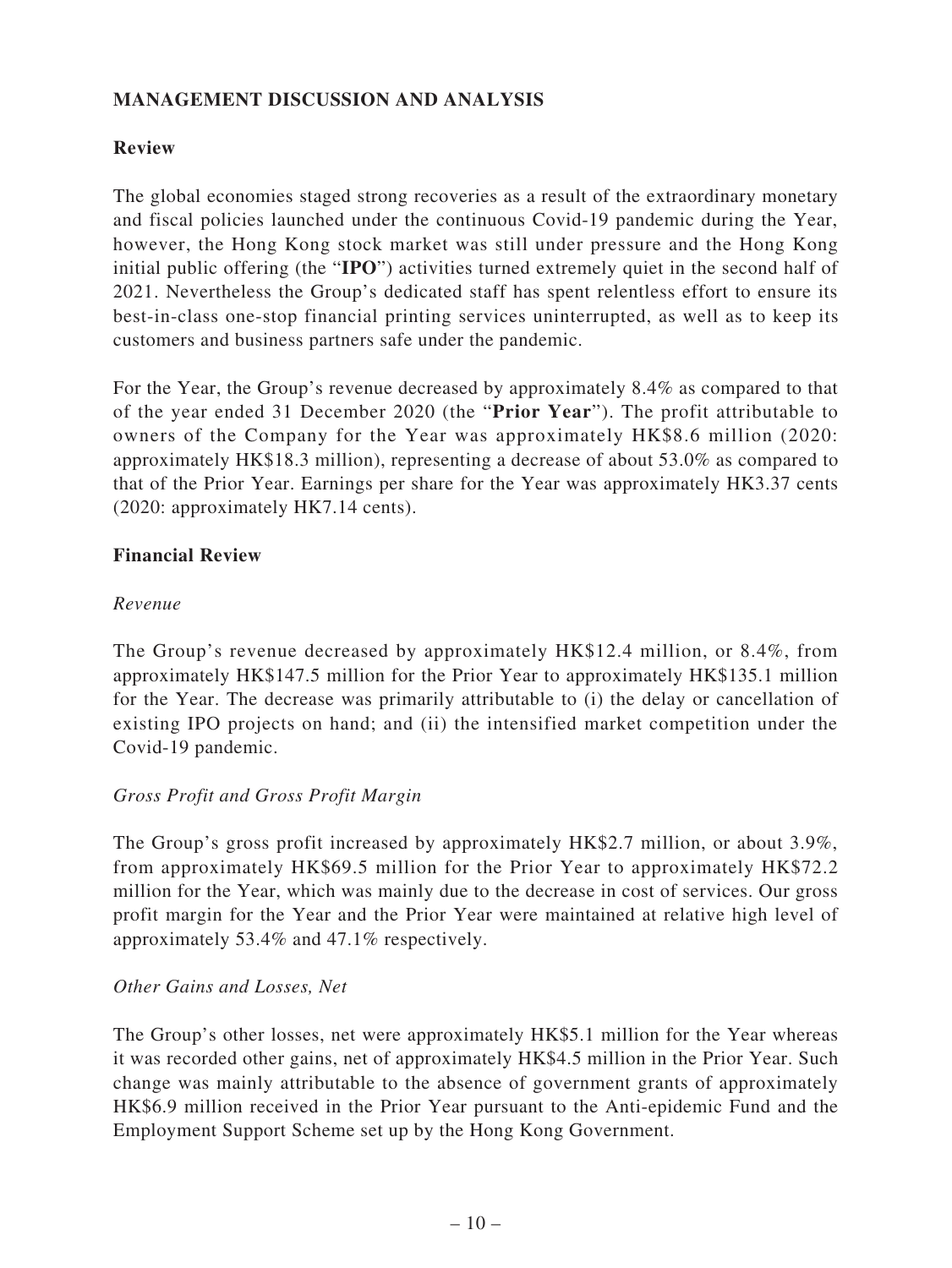### *Selling and Distribution Expenses*

The Group's selling and distribution expenses increased by approximately HK\$1.0 million, or 7.8%, from approximately HK\$12.8 million for the Prior Year to approximately HK\$13.8 million for the Year. The increase was mainly attributable to the resumption of sales initiatives to retain existing customers and enhance customer base after the propagation of Covid-19 vaccination during the Year.

### *Administrative Expenses*

The Group's administrative expenses increased by approximately HK\$4.7 million, or 12.6%, from approximately HK\$37.2 million for the Prior Year to approximately HK\$41.9 million for the Year. The increase was attributable to (i) the one-off expenses for office relocation during the Year; and (ii) the provision of personal protective equipment to its staff and customers in the fight against Covid-19.

## *Finance Costs*

Finance costs decreased by approximately HK\$0.1 million, or 10.0%, from approximately HK\$1.0 million for the Prior Year to approximately HK\$0.9 million for the Year. The decrease was mainly due to the decrease of finance expenses on leased premises and leased equipment for the Year.

### *Taxation*

Taxation decreased by approximately HK\$0.4 million, or 13.8%, from approximately HK\$2.9 million for the Prior Year to approximately HK\$2.5 million for the Year. The decrease was mainly attributable to the decrease in profit before taxation for the Year.

## *Profit for the Year and Net Profit Margin*

The profit for the Year was approximately HK\$8.6 million, representing a decrease of approximately HK\$9.7 million, or 53.0% as compared with approximately HK\$18.3 million for the Prior Year. The decrease was primarily attributable to (i) the reduction in government grants; (ii) the incurrence of one-off expenses for office relocation and loss on disposal of fixed assets during the Year; (iii) the existing IPO projects on hand were either delayed or cancelled; and (iv) the intensified market competition under the Covid-19 pandemic. The net profit margin for the Year and the Prior Year were approximately 6.4% and 12.4%, respectively.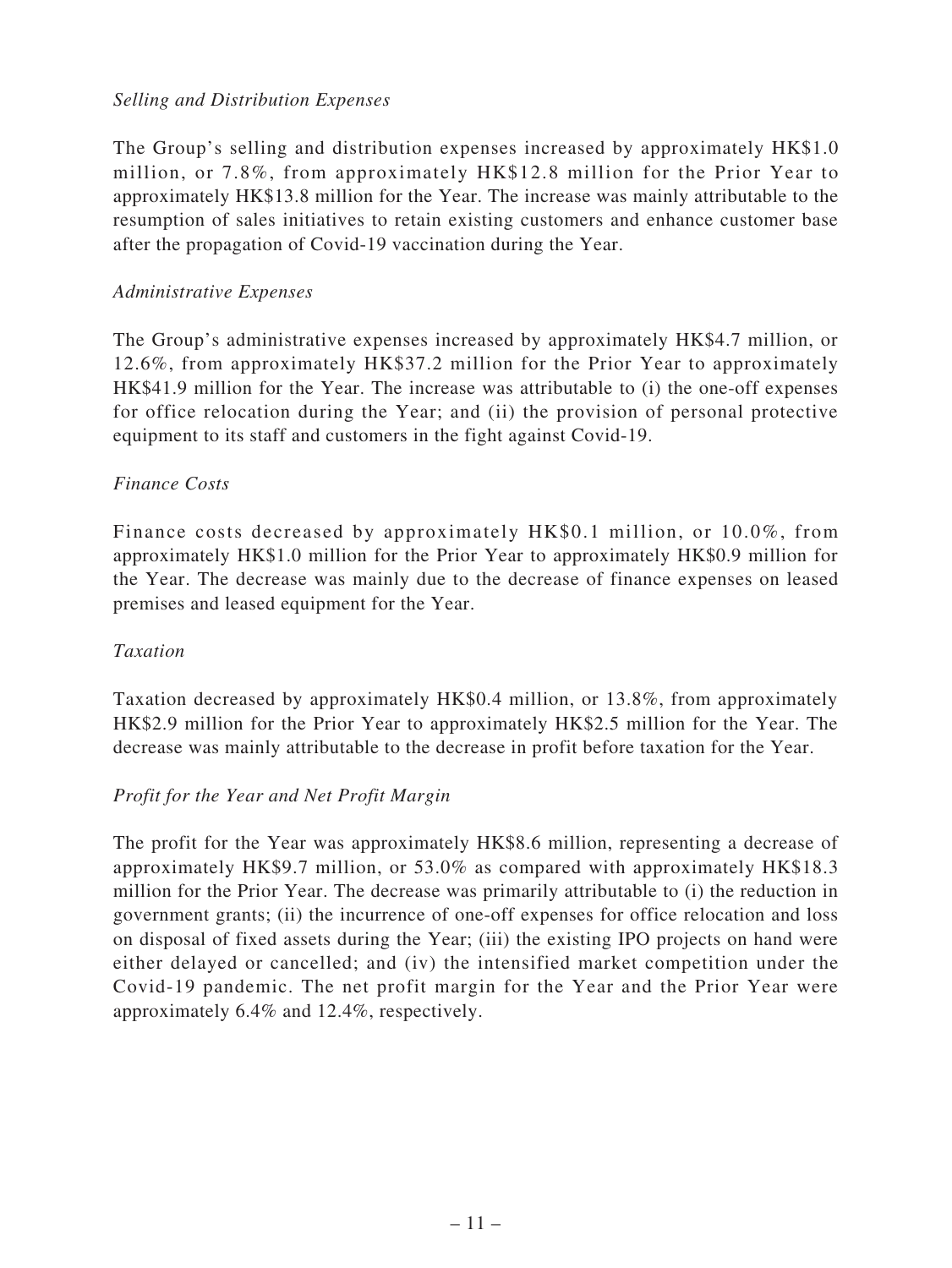## **FINANCIAL RESOURCES, LIQUIDITY AND GEARING RATIO**

As at 31 December 2021,

- (a) the Group's total assets decreased to approximately HK\$210.4 million (2020: approximately HK\$260.5 million) while the total equity decreased to approximately HK\$139.5 million (2020: approximately HK\$207.6 million);
- (b) the Group's current assets decreased to approximately HK\$149.8 million (2020: approximately HK\$242.8 million) and the current liabilities decreased to approximately HK\$45.9 million (2020: approximately HK\$51.7 million);
- (c) the Group had approximately HK\$127.6 million in bank balances and cash available (2020: approximately HK\$186.5 million) and the current ratio of the Group was approximately 3.3 (2020: approximately 4.7);
- (d) the Group did not have any bank borrowings, bank overdrafts and tax loans (2020: Nil); and
- (e) the gearing ratio of the Group was approximately 0.3 due to the increase in lease liabilities (2020: approximately 0.05).

## **CAPITAL EXPENDITURE**

The capital expenditure during the Year was related to expenditures on additions of plant and equipment, amounting to approximately HK\$13.5 million, mainly to cope with the operation needs and the enhancement of office premises in May 2021 (2020: approximately HK\$32,000).

### **CAPITAL COMMITMENT**

As at 31 December 2021, the Group had capital commitment in respect of the acquisition of plant and equipment contracted for but not provided in the consolidated financial statements of approximately HK\$391,000 (2020: Nil).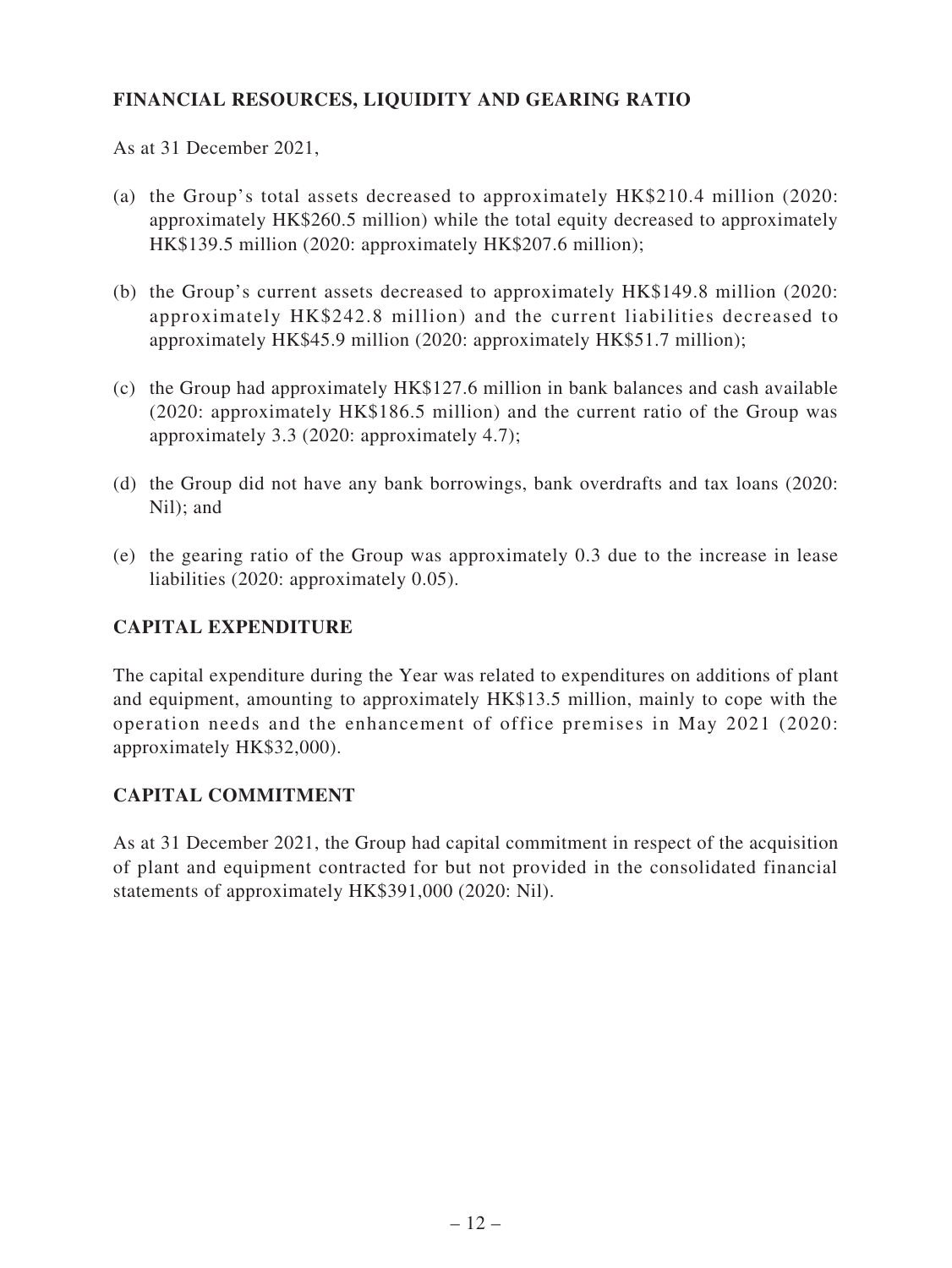## **SIGNIFICANT INVESTMENTS**

As at 31 December 2021, the Group maintained a portfolio of equity investments with total carrying amount of approximately HK\$1.4 million (2020: approximately HK\$22.7 million). The portfolio of equity investments as at 31 December 2021 are set out as follows:

|                                                             | Percentage of<br>fair value<br>of the<br>investment<br>in listed<br>Investment<br>cost<br>HK\$'000 |                                                                             | through profit or loss                                                                                               | Unrealised loss on fair value of<br>Accumulated unrealised gain/(loss)<br>financial assets at fair value<br>on fair value of financial assets at<br>fair value through profit or loss |                                        |                                                                                                      |                                                               |                                                                                                     |
|-------------------------------------------------------------|----------------------------------------------------------------------------------------------------|-----------------------------------------------------------------------------|----------------------------------------------------------------------------------------------------------------------|---------------------------------------------------------------------------------------------------------------------------------------------------------------------------------------|----------------------------------------|------------------------------------------------------------------------------------------------------|---------------------------------------------------------------|-----------------------------------------------------------------------------------------------------|
|                                                             |                                                                                                    | securities/<br>total assets<br>of the Group<br>as at<br>31 December<br>2021 | Net sales<br>proceeds of<br>the investment<br>in listed securities<br>disposed during<br>the Year<br><b>HK\$'000</b> | recognised<br>prior to<br>disposal during<br>the Year<br><b>HK\$'000</b>                                                                                                              | recognised<br>for the Year<br>HK\$'000 | recognised<br>up to<br>31 December 2020<br>in relation to<br>disposal during<br>the Year<br>HK\$'000 | recognised<br>up to<br>31 December<br>2020<br><b>HK\$'000</b> | Fair value of<br>the investment<br>in listed<br>securities as at<br>31 December<br>2021<br>HK\$'000 |
| Financial assets at fair<br>value through<br>profit or loss | 30,459                                                                                             | 0.7%                                                                        | (19,074)                                                                                                             | (2,738)                                                                                                                                                                               | (321)                                  | 1,910                                                                                                | (8, 810)                                                      | 1,426                                                                                               |

The Group held less than 0.1% of shareholding in each of the listed securities in the above equity investments portfolio.

During the Year, the Hong Kong stock market remained volatile and thus the Group has sold most of the stocks in its equity portfolio to reduce risk.

Save as disclosed above, the Group did not have any significant investments as at 31 December 2021.

### **CONTINGENT LIABILITIES**

As at 31 December 2021, the Group did not have any material contingent liabilities or guarantees (2020: Nil).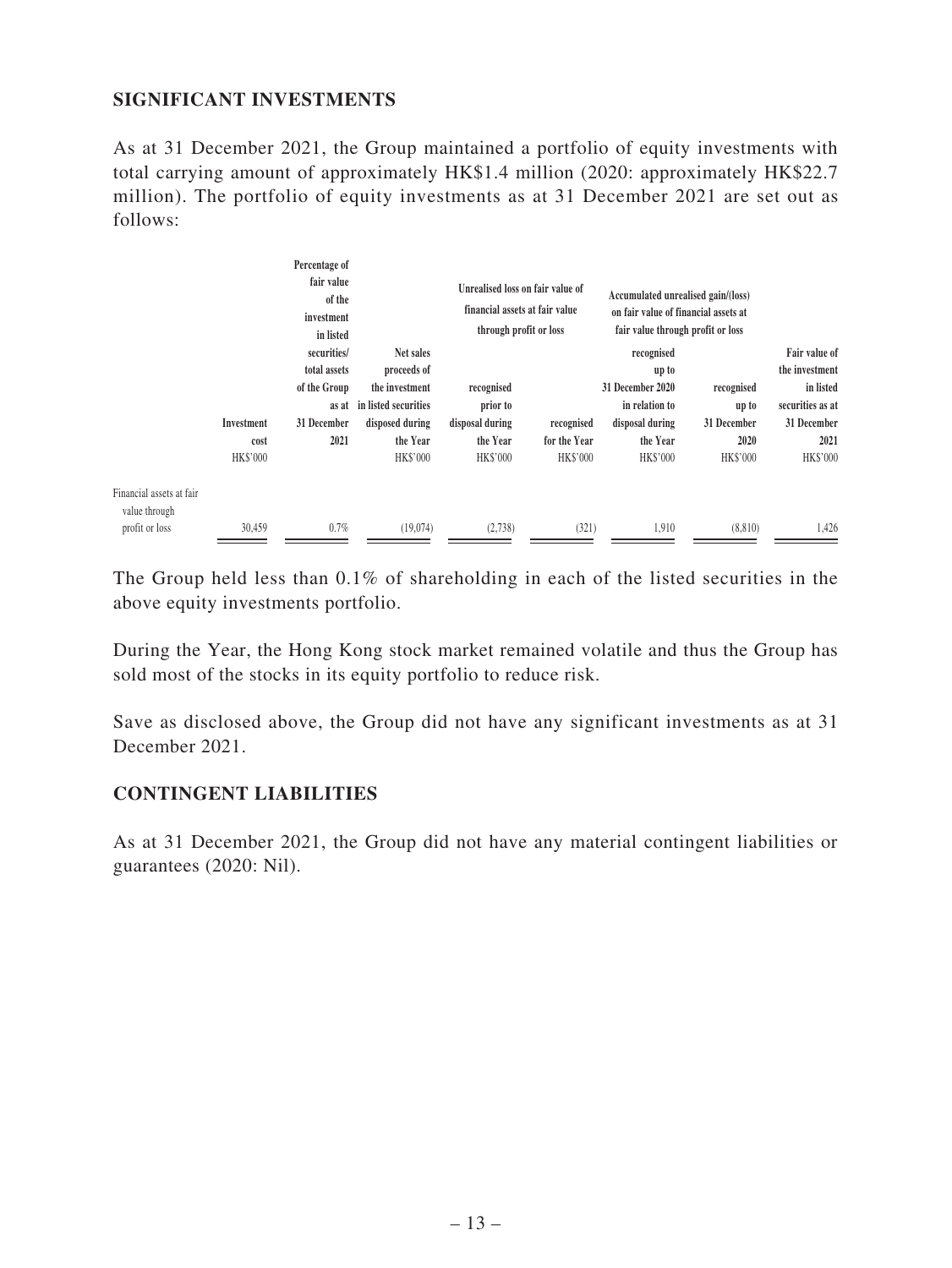## **EMPLOYEES AND REMUNERATION POLICIES**

As at 31 December 2021, the Group had 122 (2020: 129) full-time employees in Hong Kong. The Board believes that hiring, motivating and retaining qualified employees are crucial to the success as a leading financial printer. Total staff costs (including Directors' emoluments) were approximately HK\$53.6 million (2020: approximately HK\$54.7 million). The remuneration packages of the Group's employees include basic salary, allowances, medical scheme, retirement scheme contributions, commission and discretionary bonuses. The remuneration policies of the Group, including promotion, bonus, salary increment and other benefits, are based on the Group's operating results, employees' individual performance, working experience, respective responsibilities, merit, qualifications and competence, as well as those benefits comparable to the prevailing market practice, standards and statistics. The remuneration policies of the Group are reviewed by the management of the Group regularly. The Group also provides and arranges on-the-job trainings for its employees. The dedication and hard work of the Group's staff during the Year are generally appreciated and recognised.

In addition, the Company adopted a share option scheme (the "**Scheme**"). Since its adoption, no options have been granted or agreed to be granted pursuant to the Scheme and therefore, there were no outstanding options as at 31 December 2021 (2020: Nil).

### **INDEBTEDNESS AND CHARGES ON GROUP'S ASSETS**

As at 31 December 2021, the Group had no borrowings or charges on the Group's assets (2020: Nil).

## **MATERIAL ACQUISITION OR DISPOSAL OF SUBSIDIARIES, ASSOCIATES AND JOINT VENTURES**

During the Year, there was no material acquisition or disposal of subsidiaries, associates and joint ventures by the Group.

### **FOREIGN CURRENCY EXPOSURE**

The Group's businesses are solely operated in Hong Kong. The sales and purchases are mainly denominated in Hong Kong dollars ("**HK\$**") and customers rarely request to settle our billing by other foreign currencies.

The Group's assets, liabilities and transactions are mainly denominated in HK\$. Only a little portion of the Group's bank balances maintained with licensed banks in Hong Kong are denominated in United States dollars which is freely convertible into HK\$. The Board is of the view that the Group's operating cash flow and liquidity are not subject to significant foreign exchange rate risks and therefore, no hedging arrangements were made during the Year. However, the Board will review and monitor the relevant foreign exchange risk from time to time based on its business development requirements and may enter into foreign exchange hedging arrangements when applicable.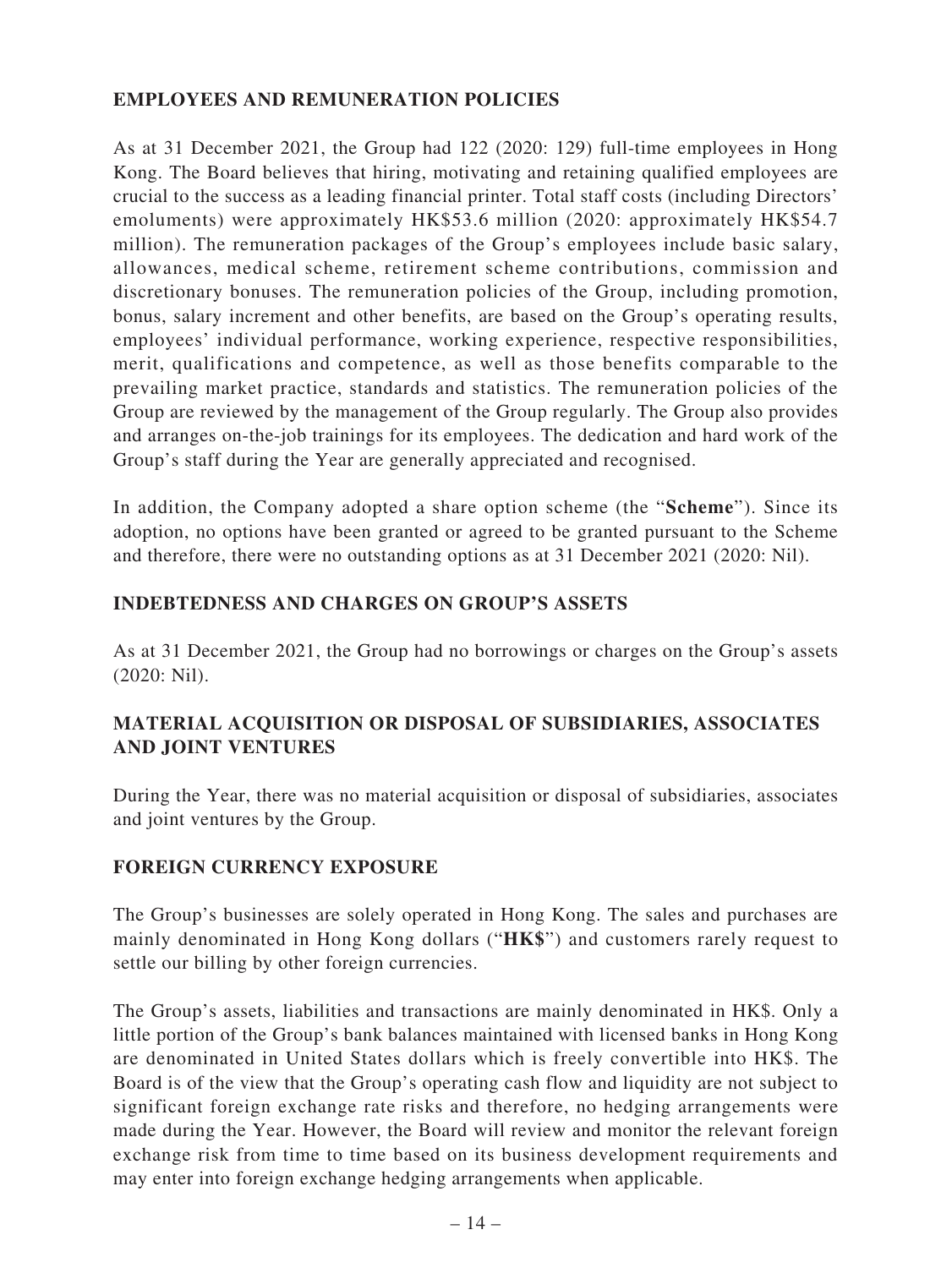## **OUTLOOK**

Looking ahead, the outbreak of the new Covid-19 variant is the key barrier of ending the pandemic. The expected global interest rate hikes and tightening monetary policies may bring along financial markets turmoil. We will remain responsive to the changing market conditions and will continue to leverage on our competitive edges in branding and networking to further expand our customer base.

### **CORPORATE GOVERNANCE PRACTICES**

The Directors consider that incorporating the elements of good corporate governance in the management structures and internal control procedures of the Group could balance the interests of the shareholders, customers, suppliers and employees of the Company. The Company has adopted the principles and the code provisions of the Corporate Governance Code (version up to 31 December 2021) (the "**CG Code**") as set out in Appendix 14 of Listing Rules on the Stock Exchange to ensure that business activities and decision making processes of the Group are regulated in a proper and prudent manner. The Board is satisfied that the Company had complied with the applicable code provisions as set out in the CG Code during the Year.

Furthermore, the Board will adopt the new CG Code (version with effect from 1 January 2022), the requirement under which shall apply to the Company's corporate governance report in the forthcoming financial year ending 31 December 2022.

In accordance with the requirements of the Listing Rules, the Company has established an audit committee (the "**Audit Committee**"), a remuneration committee (the "**Remuneration Committee**") and a nomination committee (the "**Nomination Committee**") with specific written terms of reference.

### **COMPLIANCE WITH LAWS AND REGULATIONS**

During the Year, the Group was in compliance with all the laws and regulations applicable to the business operations of the Group.

## **PURCHASE, REDEMPTION OR SALE OF THE LISTED SECURITIES OF THE COMPANY**

During the Year, neither the Company nor any of its subsidiaries purchased, sold or redeemed any of the Company's listed securities.

### **SECURITIES TRANSACTIONS BY DIRECTORS**

The Company adopted the Model Code for Securities Transactions by Directors of Listed Issuers as set out in Appendix 10 (the "**Model Code**") of Listing Rules as its own code of conduct regarding Directors' securities transactions. Following a specific enquiry made by the Company on each of the Directors, all of them confirmed that they had complied with the Model Code and its code of conduct regarding Directors' securities transaction during the Year.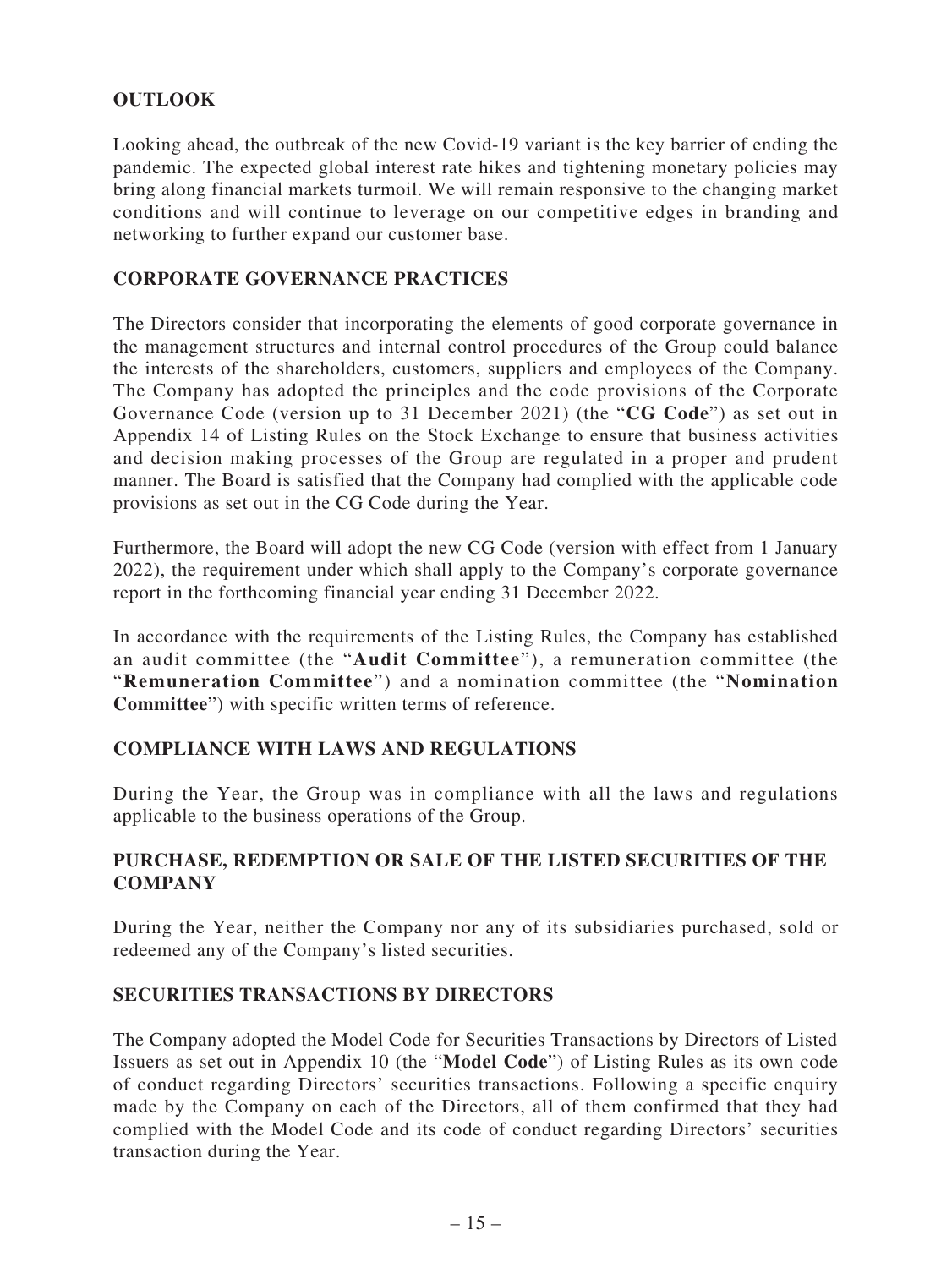## **EVENTS AFTER THE REPORTING PERIOD**

There were no significant events after the year ended 31 December 2021 and up to the date of this announcement.

## **DIVIDENDS**

On 4 March 2022, the Board recommended the payment of a final dividend in respect of the year ended 31 December 2021 of HK20 cents per share (2020: final dividend in respect of the year ended 31 December 2020 of HK30 cents per share), amounting to HK\$51,200,000 (2020: HK\$76,800,000). The proposed final dividend will be submitted for consideration at the Annual General Meeting to be held on Wednesday, 27 April 2022.

## **ANNUAL GENERAL MEETING ("AGM")**

The forthcoming AGM will be held on Wednesday, 27 April 2022. A notice convening the AGM will be published in due course in the manner required by the Listing Rules.

## **CLOSURE OF REGISTER OF MEMBERS**

The register of members of the Company will be closed from Friday, 22 April 2022 to Wednesday, 27 April 2022, both days inclusive, during which period no transfer of Shares will be registered. For determining the entitlement of the shareholders to attend and vote at the AGM, the non-registered shareholders must lodge all share transfer documents accompanied by the relevant share certificates with the Company's branch share registrar and transfer office in Hong Kong, Union Registrars Limited at Suites 3301–04, 33/F., Two Chinachem Exchange Square, 338 King's Road, North Point, Hong Kong, no later than 4:00 p.m. on Thursday, 21 April 2022 for registration.

### **RECORD DATE FOR PROPOSED FINAL DIVIDEND**

For the purpose of ascertaining the shareholders' entitlement to the proposed final dividend, the register of members will be closed from Thursday, 5 May 2022 to Wednesday, 11 May 2022, both days inclusive. The proposed final dividend will be payable to the shareholders of the Company whose names appear on the register of members of the Company as at Wednesday, 11 May 2022. In order to qualify for the proposed final dividend payable on or before Friday, 13 May 2022, all transfer documents, accompanied by the relevant share certificates, must be lodged with the Company's branch share registrar and transfer office in Hong Kong (Union Registrars Limited at Suites 3301-04, 33/F., Two Chinachem Exchange Square, 338 King's Road, North Point, Hong Kong) for registration no later than 4:00 p.m. on Wednesday, 4 May 2022.